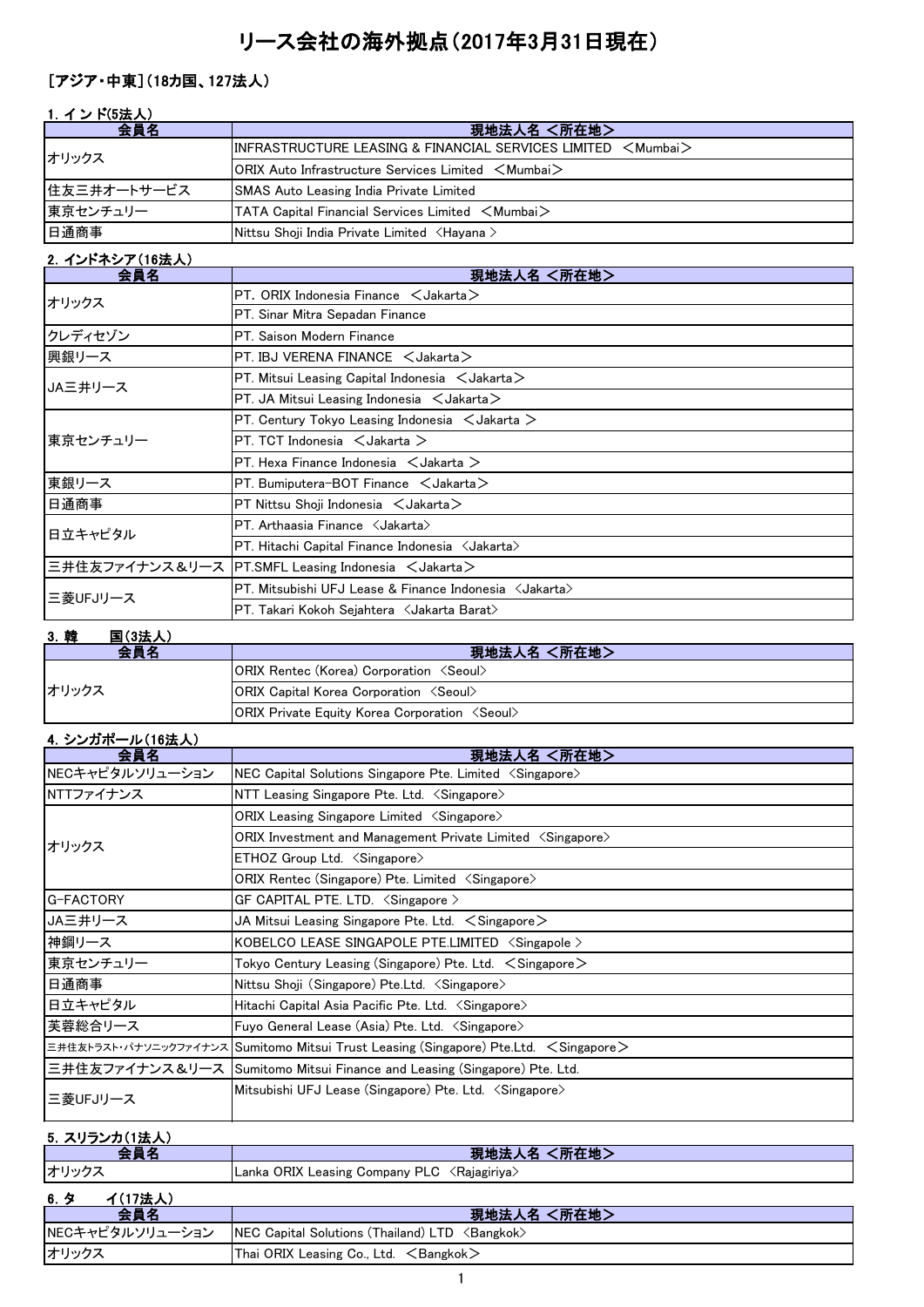| 共友リース       | KYOYU LEASE CO.,LTD BANGKOK REPRESENTATIVE OFFICE <bangkok></bangkok>           |
|-------------|---------------------------------------------------------------------------------|
| 興銀リース       | Krung Thai IBJ Leasing Co., Ltd. <bangkok></bangkok>                            |
| 住友三井オートサービス | Sumitomo Mitsui Auto Leasing & Service (Thailand) Co., Ltd. <bangkok></bangkok> |
|             | $TISCO$ Tokyo Leasing Co., Ltd. $\leq$ Bangkok $>$                              |
| 東京センチュリー    | TC Advanced Solutions Co., Ltd. $\, <$ Bangkok $>$                              |
|             | TC Car Solutions (Thailand) Co., Ltd. <bangkok></bangkok>                       |
|             | HTC Leasing Co., Ltd. $\leq$ Bangkok $>$                                        |
| 東銀リース       | BTMU Leasing (Thailand) Co., Ltd. $\leq$ Bangkok $\geq$                         |
|             | Nittsu Shoji (Thailand) Co., Ltd. <ayutthaya></ayutthaya>                       |
| 日通商事        | Nittsu Shoji Leasing (Thailand) Co., Ltd. <bangkok></bangkok>                   |
|             | AZL (Thailand) Co., Ltd. < Prachinburi>                                         |
| 日立キャピタル     | Hitachi Capital (Thailand) Co., Ltd. $\leq$ Bangkok $\geq$                      |
|             | 三井住友ファイナンス&リース SMFL Leasing (Thailand) Co., Ltd. <bangkok></bangkok>            |
| 三菱UFJリース    | Bangkok Mitsubishi UFJ Lease Co., Ltd. <bangkok></bangkok>                      |
|             | MUL (Thailand) Co., Ltd.                                                        |

| <u>7. 台</u><br>湾(6法人) |                                           |
|-----------------------|-------------------------------------------|
| 会員名                   | 現地法人名 <所在地>                               |
|                       | ORIX Taiwan Corporation <台北>              |
| オリックス                 | ORIX Auto Leasing Taiwan Corporation <台北> |
|                       | ORIX Taiwan Asset Management Company <台北> |
| JA三井リース               | 日商三井租賃事業股份有限公司 台北分公司 <taipei></taipei>    |
| 昭和リース                 | 日商昭和租賃股份有限公司 台北分公司                        |
| 東京センチュリー              | 統一東京股份有限公司 <台北>                           |

### 8.中 国(23法人、香港除く)

| 会員名       | 現地法人名 <所在地>                                                                                  |
|-----------|----------------------------------------------------------------------------------------------|
| NTTファイナンス | 環宇郵電国際租賃有限公司 <北京>                                                                            |
|           | ORIX China Corporation <上海>                                                                  |
|           | CHINA RAILWAY LEASING CO., LTD. <上海>                                                         |
| オリックス     | Beijing Oriental Jicheng Co., Ltd. <北京>                                                      |
|           | ORIX (China) Investment Co., Ltd <大連>                                                        |
|           | Pang Da ORIX Auto Leasing Co., Ltd. <北京>                                                     |
| 興銀リース     | 興銀融資租賃(中国)有限公司 <上海>                                                                          |
|           | 東瑞盛世利融資租賃有限公司 <上海>                                                                           |
| 東京センチュリー  | 東瑞盛世利(上海)商業保理有限公司 <上海>                                                                       |
|           | 統盛融資租賃有限公司 <蘇州>                                                                              |
|           | 蘇州高新福瑞融資租賃有限公司 <蘇州>                                                                          |
| 東銀リース     | 東銀融資租賃(天津)有限公司 <天津>                                                                          |
|           | 東銀利市商業保理(上海)有限公司 <上海>                                                                        |
| 日通商事      | 日通商事(武漢)倉儲有限公司 〈武漢〉                                                                          |
|           | 日通商事(上海)貿易有限公司 〈上海〉                                                                          |
| 日立キャピタル   | Hitachi Capital Leasing (China) Co.,Ltd. (日立租賃 (中国) 有限公司) <北京>                               |
|           | Hitachi Capital Factoring (China) Co., Ltd. <上海>                                             |
| 芙蓉総合リース   | 芙蓉綜合融資租賃(中国)有限公司 〈上海 〉                                                                       |
|           | <広州><br>Sumitomo Mitsui Finance and Leasing (China) Co., Ltd. (三井住友融資租賃 (中国) 有限公司)           |
|           | 三井住友ファイナンス&リース Shanghai Sumitomo Mitsui Finance and Leasing Co.,Ltd.(上海三井住友融資租賃有限公司)<br><上海> |
|           | Shanghai Sumitomo Mitsui General Finance and Leasing Co., Ltd.(上海三井住友総合融資租賃有限公司)<上海>         |
| 三菱UFJリース  | Mitsubishi UFJ Lease & Finance (China) Co. Ltd. <shanghai></shanghai>                        |
|           | DMC Energy Management Services (Shenzhen) Co., Ltd.                                          |

## 8.中 国 (香 港)(12法人)

| <b>0. 〒 曽 (目 ) 宿/ \ 14/4/\/</b><br>会員名 | 現地法人名 <所在地>                                           |
|----------------------------------------|-------------------------------------------------------|
| NECキャピタルソリューション                        | NEC Capital Solutions Hong Kong Limited <九龍>          |
| オリックス                                  | <b>ORIX Asia Limited</b>                              |
|                                        | <b>ORIX Asia Capital Limited</b>                      |
| 首都圏リース                                 |                                                       |
| ディー・エフ・エル・リース                          | DFL-Shutoken Leasing (Hong Kong) Company Limited <香港> |
| ニ菱UFJリース                               |                                                       |
| 東京センチュリー                               | Tokyo Leasing (Hong Kong) Ltd. <香港>                   |
| 東銀リース                                  | BOT Lease (Hong Kong) Co., Ltd.                       |
| 日通商事                                   | 日通商事(香港)有限公司                                          |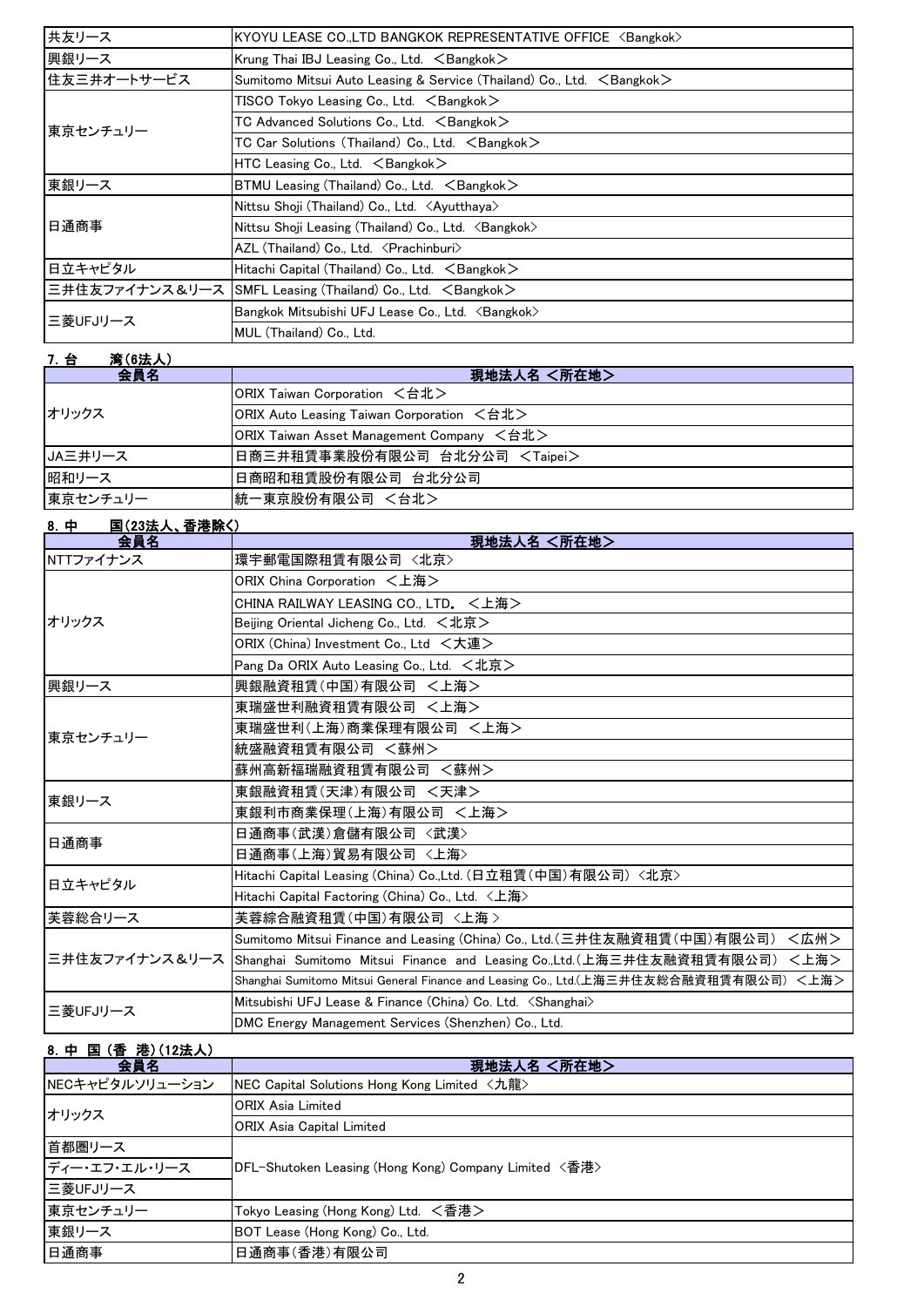| 日立キャピタル                      | Hitachi Capital (Hong Kong) Ltd. ∠Hong Kong>                                                                   |
|------------------------------|----------------------------------------------------------------------------------------------------------------|
|                              | Hitachi Capital Management (China) Ltd. <hong kong=""></hong>                                                  |
| 芙蓉総合リース                      | Fuyo General Lease (HK) Limited                                                                                |
| 三井住友ファイナンス&リース               | Sumitomo Mitsui Finance and Leasing (Hong Kong) Limited                                                        |
| 三菱UFJリース                     | Mitsubishi UFJ Lease & Finance (Hong Kong) Limited <hong kong=""></hong>                                       |
| 9. パキスタン(1法人)                |                                                                                                                |
| 会員名                          | 現地法人名 <所在地>                                                                                                    |
| オリックス                        | ORIX Leasing Pakistan Limited <karachi></karachi>                                                              |
|                              |                                                                                                                |
| <u>10. フィリピン(5法人)</u><br>会員名 | 現地法人名 <所在地>                                                                                                    |
|                              | ORIX METRO Leasing and Finance Corporation <makati city=""></makati>                                           |
| オリックス                        | ORIX Auto Leasing Philippines Corporation $\langle$ Makati city $\rangle$                                      |
| 興銀リース                        | Japan-PNB Leasing & Finance Corp. <manila></manila>                                                            |
| 東京センチュリー                     | BPI Century Tokyo Lease & Finance Corporation <manila></manila>                                                |
| 東銀リース                        | BOT Lease and Finance Philippines, Inc. $\leq$ Manila $\geq$                                                   |
|                              |                                                                                                                |
| 11. マレーシア(11法人)              |                                                                                                                |
| 会員名<br>NECキャピタルソリューション       | 現地法人名 <所在地><br>NEC Capital Solutions Malaysia Sdn. Bhd. < Kuala Lumpur>                                        |
|                              |                                                                                                                |
|                              | ORIX Leasing Malaysia Berhad <kuala lumpur=""><br/>ORIX Credit Malaysia Sdn. Bhd. &lt; Kuala Lumpu&gt;</kuala> |
|                              | ORIX Car Rentals Sdn. Bhd. < Kuala Lumpur>                                                                     |
| オリックス                        |                                                                                                                |
|                              | ORIX Rentec (Malaysia) Sdn. Bhd. < Kuala Lumpur>                                                               |
|                              |                                                                                                                |
| 東京センチュリー                     | ORIX Asset Management Malaysia Sdn. Bhd. <kuala lumpur=""></kuala>                                             |
|                              | Tokyo Century Capital (Malaysia) Sdn. Bhd. <kuala lumpur=""></kuala>                                           |
| 日通商事                         | Nittsu Shoji (Malaysia) Sdn.Bhd. < Johor>                                                                      |
| 日立キャピタル                      | Hitachi Capital Malaysia Sdn.Bhd. 〈Penang〉                                                                     |
| 三井住友ファイナンス&リース               | SMFL Leasing (Malaysia) Sdn. Bhd. < Kuala Lumpur>                                                              |
| <u>12. ベトナム(3法人)</u>         |                                                                                                                |
| 会員名                          | 現地法人名 <所在地>                                                                                                    |
| オリックス                        | Indochina Capital Corporation <ho chi="" city="" minh=""></ho>                                                 |
| 日立キャピタル                      | Hitachi Capital Corporation Vietnam Representative Office <ho chi="" minh=""></ho>                             |
| 三菱UFJリース                     | Mitsubishi UFJ Lease & Finance Co. Ltd. Ho Chi Minh City Representative Office <ho chi="" minh=""></ho>        |
| <u>13.モンゴル(2法人)</u>          |                                                                                                                |
| 会員名                          | 現地法人名 <所在地>                                                                                                    |
| エムジーリース                      | TDB Leasing LLC 〈ウランバートル〉                                                                                      |
| オリックス                        | TenGer Financial Group LLC 〈Ulaanbaatar〉                                                                       |
| <u>14. アラブ首長国連邦(1法人)</u>     |                                                                                                                |
| 会員名                          | 現地法人名 <所在地>                                                                                                    |
| オリックス                        | Al Hail ORIX Finance PSC < Dubai>                                                                              |
| <u>15. オマーン(1法人)</u>         |                                                                                                                |
| 会員名                          | 現地法人名 <所在地>                                                                                                    |
| オリックス                        | Oman ORIX Leasing Company SAOG <muscat></muscat>                                                               |
| <u>16. サウジアラビア(2法人)</u>      |                                                                                                                |
| 会員名                          | 現地法人名 <所在地>                                                                                                    |
| オリックス                        | Saudi ORIX Leasing Company <riyadh></riyadh>                                                                   |
| 三菱UFJリース                     | Ajil Financial Services Company Ltd. <jeddah></jeddah>                                                         |
| <u>17. トルコ(1法人)</u>          |                                                                                                                |
| 会員名                          | 現地法人名 <所在地>                                                                                                    |
| 三菱UFJリース                     | Ekim Turizm Ticaret Ve Sanayi A.S. <istanbul></istanbul>                                                       |
| <u>18. バーレーン(1法人)</u>        |                                                                                                                |
| 会員名                          | 現地法人名 <所在地>                                                                                                    |
| オリックス                        | The Mediterranean & Gulf Insurance & Reinsurance Company B.S.C. < Manama>                                      |
|                              |                                                                                                                |

### [北米・中南米](4カ国、25法人) 19.アメリカ合衆国(18法人)

| IJ.<br>「 ノリカ音 氷 国 ( 18)広人 |                                                                          |
|---------------------------|--------------------------------------------------------------------------|
|                           | ما ہے۔<br>an a<br>.                                                      |
| $NT^{\tau}$               | <new<br>York&gt;<br/>ΝI<br/>Leasing<br/>ণ (U.S.A.<i>)</i>, Inc.</new<br> |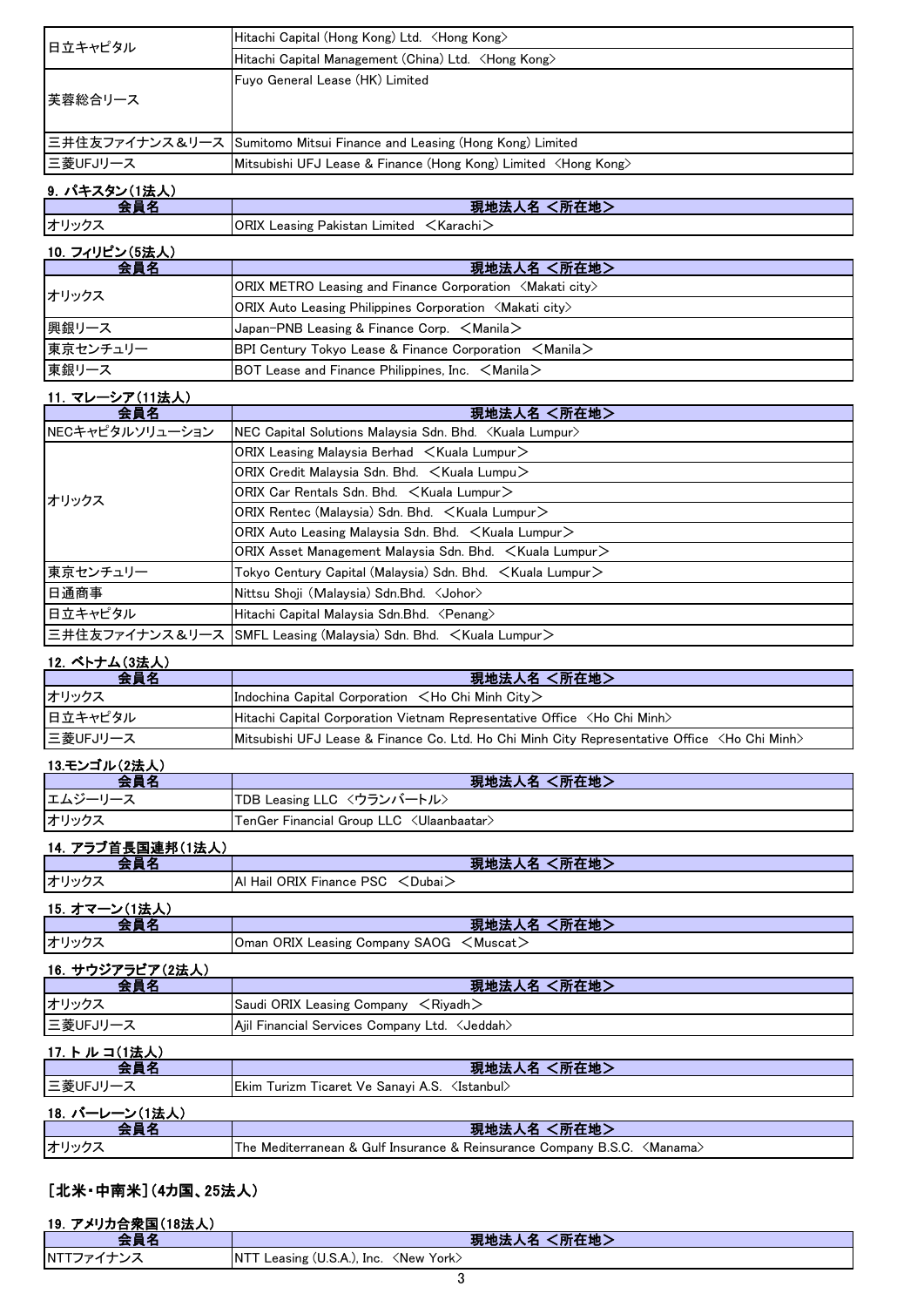| オリックス    | ORIX USA Corporation <dallas, tx=""></dallas,>                             |  |
|----------|----------------------------------------------------------------------------|--|
|          | RED Capital Group, LLC $\leq$ Columbus, OH $>$                             |  |
|          | Mariner Investment Group LLC <harrison, ny=""></harrison,>                 |  |
|          | Boston Financial Investment Management L.P                                 |  |
| JA三井リース  | JA Mitsui Leasing Capital Corporation $\leq$ New York $\geq$               |  |
|          | Mitsui Rail Capital LLC. $\lt$ Chicago $>$                                 |  |
| 東京センチュリー | CSI Leasing, Inc. $\leq$ St. Louis $>$                                     |  |
|          | Tokyo Century (USA) Inc. $\, <$ Purchase, NY $>$                           |  |
|          | TC Skyward Aviation U.S., Inc. $\leq$ New York $\geq$                      |  |
|          | GA Telesis, LLC <florida></florida>                                        |  |
|          | Nittsu Shoji U.S.A., Inc. $\leq$ Arlington Heights, IL $>$                 |  |
| 日通商事     | NEX Transport Inc. $\leq$ East Liberty, OH $>$                             |  |
| 日立キャピタル  | Hitachi Capital America Corp. <norwalk, ct=""></norwalk,>                  |  |
| 実蓉総合リース  | Fuyo General Lease (USA) Inc. $\leq$ New York $\geq$                       |  |
| 三菱UFJリース | Mitsubishi UFJ Lease & Finance (U.S.A.) Inc. <florence, ky=""></florence,> |  |
|          | Jackson Square Aviation, LLC <san ca="" francisco,=""></san>               |  |
|          | Beacon Intermodal Leasing, LLC <boston, ma=""></boston,>                   |  |

#### 20.カ ナ ダ(4法人)

| 会員名     | 現地法人名 <所在地>                                                   |
|---------|---------------------------------------------------------------|
| 日立キャピタル | Hitachi Capital Canada Corp. $\leq$ Toronto $\geq$            |
|         | $ CLE$ Canadian Leasing Enterprises Ltd. $\leq$ Quebec $\geq$ |
|         | $ CLE$ Leasing Enterprises Ltd. $\lt$ Toronto $>$             |
| 芙蓉総合リース | Fuyo General Lease (Canada) Inc. <tronto></tronto>            |

### 21. ブラジル(2法人)

| <b>会昌夕</b> | 現地法人名 <所在地>                                                             |
|------------|-------------------------------------------------------------------------|
| オリックス      | $ ORIX$ Brazil Investments and Holdings Limited $\leq$ Sao Paulo $\geq$ |
|            | <b>IRB Capital Empreendimentos S.A.</b> $\leq$ Sao Paulo $\geq$         |
|            |                                                                         |

# 22. メキシコ(1法人) 22. インストリーン 22. インストリーン 22. インコントリーン 22. インコントリーン 22. インコントリーン 22. インストリーン 22. インストリーン 22. インストリーン

| нг.<br>- 60                                             |
|---------------------------------------------------------|
| Show<br>(Mexico)<br>⊾de.<br>. IM 17<br>G.V.<br>ر.ب<br>. |
|                                                         |

### [欧州](6カ国、20法人)

### 23. アイルランド(8法人)

| 会員名                                          | 現地法人名 <所在地>                                                                                     |
|----------------------------------------------|-------------------------------------------------------------------------------------------------|
| オリックス                                        | ORIX Aviation Systems Limited <dublin></dublin>                                                 |
| 東京センチュリー                                     | TC Aviation Capital Ireland Ltd. $\lt$ Dublin $\gt$                                             |
|                                              | TC Skyward Aviation Ireland Ltd. < Dublin>                                                      |
| 芙蓉総合リース                                      | FGL Aircraft Ireland Limited $\langle$ Dublin $\rangle$                                         |
| 三井住友ファイナンス&リース SMBC Aviation Capital Limited |                                                                                                 |
| 三菱UFJリース                                     | Mitsubishi UFJ Lease & Finance (Ireland) Designated Activity Company $\langle$ Oublin $\rangle$ |
|                                              | Jackson Square Aviation Ireland Limited <dublin></dublin>                                       |
|                                              | Engine Lease Finance Corporation <shannon></shannon>                                            |

## 24.イギリス(4法人)

| 会員名      | 現地法人名 <所在地>                                                 |
|----------|-------------------------------------------------------------|
| 興銀リース    | IBJ Leasing (UK) Limited $\lt$ London $\gt$                 |
| 東京センチュリー | Tokyo Leasing (UK) $PLC \leq London$                        |
| 日立キャピタル  | Hitachi Capital (UK) $PLC \leq$ Surrey $>$                  |
| 芙蓉総合リース  | Aircraft Leasing and Management Limited <crawley></crawley> |

| 25. オランダ(3法人)   |                                                       |
|-----------------|-------------------------------------------------------|
| 会員名             | 現地法人名 <所在地>                                           |
| オリックス           | Robeco Groep N.V. <rotterdam></rotterdam>             |
| 日立キャピタル         | Noordlease B.V. < Groningen>                          |
|                 | 三井住友ファイナンス&リース SMBC Aviation Capital Netherlands B.V. |
| - 98 ピノ 3/(9注l) |                                                       |

| <b>20. P 1 フ(Z)云人/</b> |                                                          |
|------------------------|----------------------------------------------------------|
|                        | 現地法人名 <所在地>                                              |
| 東銀リーフ                  | <b>BTMU Lease (Deutschland) GmbH &lt; Dusseldorf&gt;</b> |
|                        | 三井住友ファイナンス&リース  DMG MORI Finance GmbH 〈Wernau〉           |